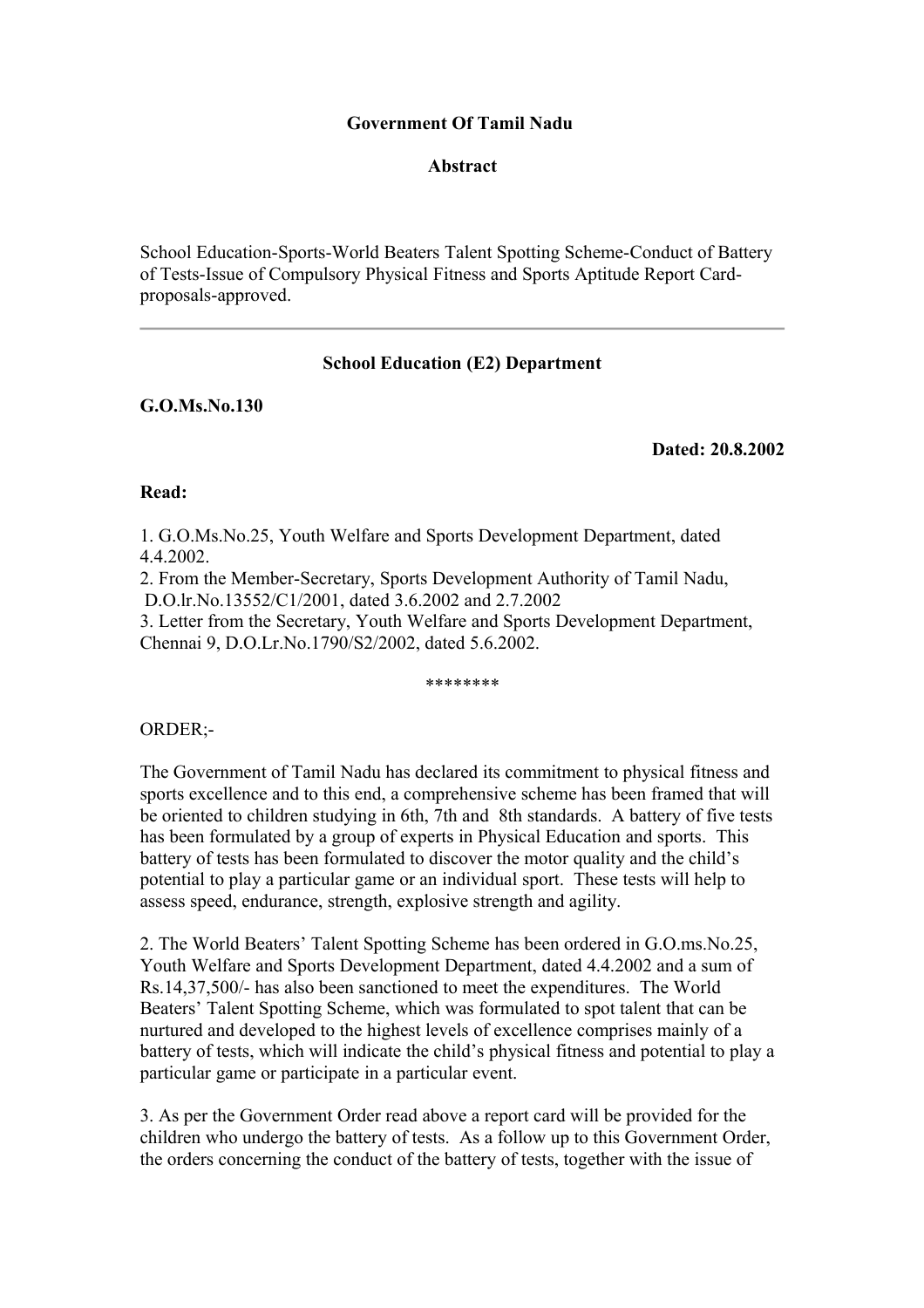physical fitness-cum-sports aptitude report card for every student in every school are hereby formulated and issued for due compliance.

(1) A battery of five tests shall be conducted from the Academic Year 2002-2003 for boys and girls studying in standards 6, 7 and 8 in all schools inclusive of Government/Aided/Self-Financed/ Corporation/ Municipality /Matriculation/Anglo-Indian Schools, etc.

(2) The composition of the battery of tests together with the detailed guidelines and norms for excellence shall be issued by the Sports Development Authority of Tamil Nadu (SDATN) through the Director of School Education

(3) The battery of tests are compulsory and shall be conducted once a year (physically handicapped and children with orthopedic deformities are exempted), before the second week of September.

(4) The Physical Directors/Physical Education Teachers shall conduct the tests and in the event of non-availability of Physical Education Teachers, classroom teachers or other teachers may conduct the tests.

(5) Wherever adequate playfield facilities are not available, such schools may utilize the facilities available with other schools or the block headquarters schools or district stadium.

(6) The Sports Development Authority of Tamil Nadu shall print a specimen copy of the report card and this shall be distributed to all the schools through the Director of School Education, Director of Matriculation Schools/Director of Elementary Education etc, Each school shall, in turn, ensure that each child is provided with a report card, containing the results of the tests, after having been duly conducted and this shall be distributed along with the quarterly exam report cards.

(7) The specimen report cards for boys & girls (separately) studying standards VI to VIII provided by the Sports Development Authority of Tamil Nadu is annexed. These report cards shall remain the standard cards to be utilised every year. Any alteration/change that may occur in future years, shall be duly intimated before the beginning of the academic year by the Sports Development Authority of Tamil Nadu through the Director of School Education.

(8) the consolidated format highlighting outstanding and brilliant talents shall be duly prepared based on given instructions and submitted to the Chief Educational Officer by 10th October every year. The formats, shall in turn, be sent to the District Sports Officers of the concerned district to become part of the State level data base for future talent development.

(9) The District Sports Officer together with the assistance of the Regional Inspector/Inspectors of Physical Education shall codinate and conduct the coaching camps for outstanding students for which the expenditure will be borne by the Sports Development Authority of Tamil Nadu.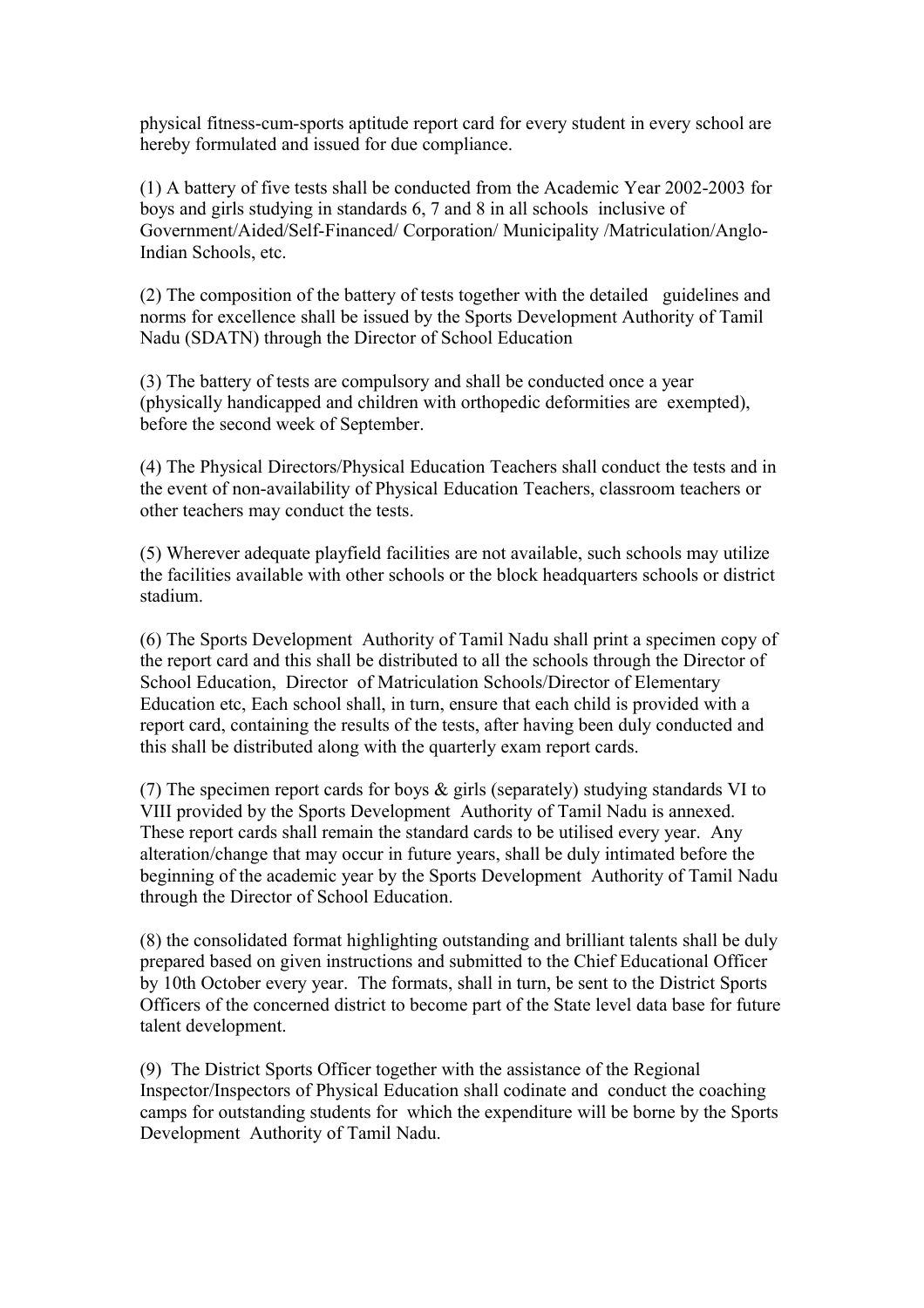(10) The minimum equipments required for this battery of tests would be (a) a stopwatch, (b) a measuring tape and (c) a shot put. Other basic infrastructure like a running tract / long jump pit, etc., would be available in any normal school. The minimum equipment could be purchased from the games funds or any other suitable funds that are available.

4. Director of School Education. Director of Matriculation Schools/Director of Elementary Education are directed to give suitable instructions to all the schools under their control for necessary follow up action.

5. This order issues with the concurrence of the Youth Welfare and Sports Development Department, vide its U.O.Note.No.2612/S2/2002-1, dated 16.8.2002.

(By order of the Governor)

## **V.K.Subburaj, Secretary to Government.**

**To**

The Secretary to Government.Youth Welfare and Sports Development Department, Chennai 9. The Member-Secretary, Sports Development Authority of Tamil Nadu,Chennai 84. All the District Collectors (by name) The Director of School Education, Chennai 6 The Director of Elementary Education,Chennai 6 The Director of Matriculations Schools,Chennai 6.

Copy to:

The Chief Minister's Office, Chennai 9 The Senior PA to Minister (Edn.)Chennai 9 The Youth Welfare and Sports Development Department, Chennai 9 The Chief Educational Officers The District Educational Officers. The Finance Department, Chennai 9.

/forwarded by order/

**Section Officer.**

#### **Annexure**

## **PHYSICAL FITNESS AND SPORTS APTITUDE REPORT CARD**

| Name of the students In BLOCK<br>letters) |  |
|-------------------------------------------|--|
| Roll No.                                  |  |
| Std. & Section                            |  |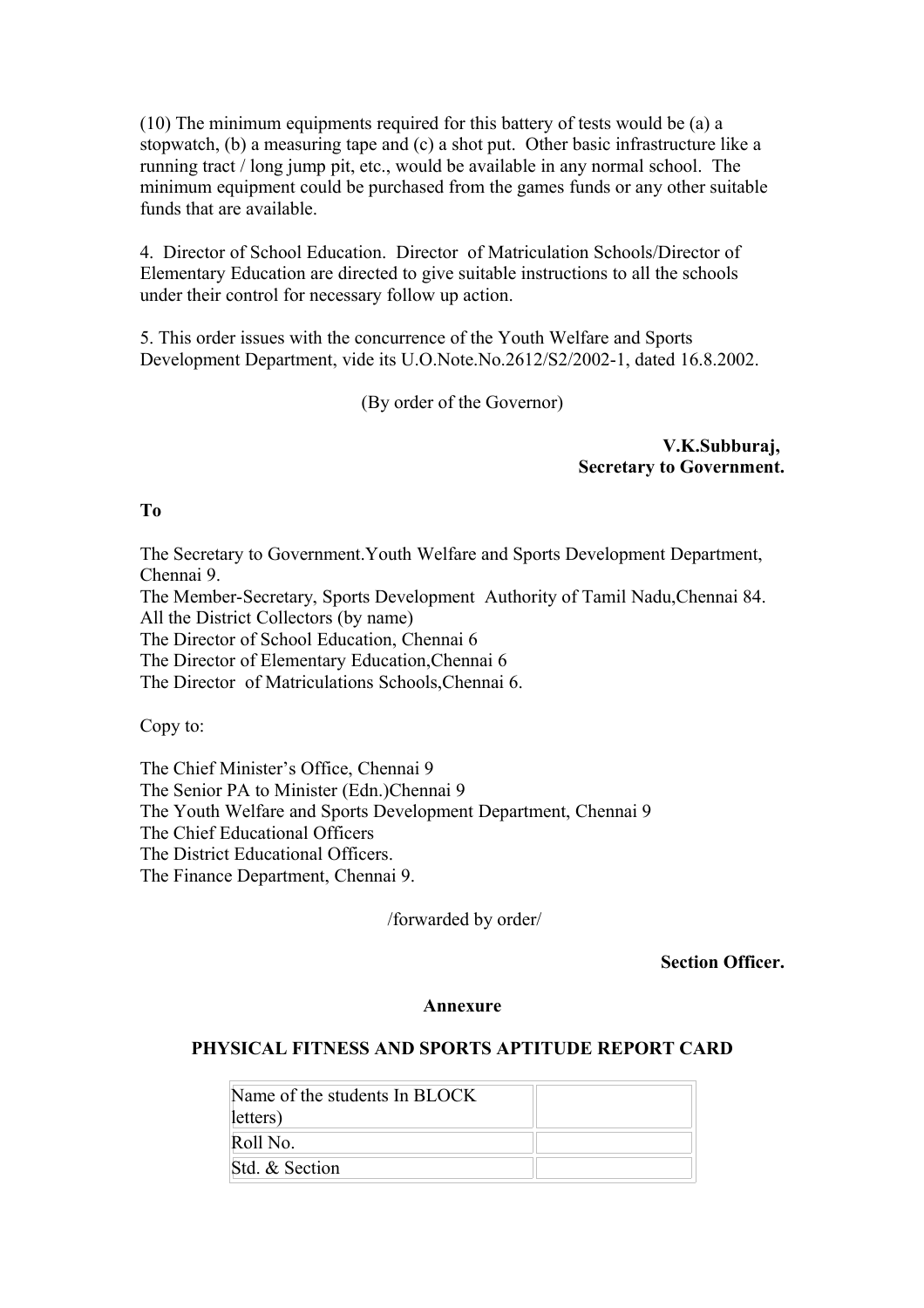| Date of Birth                |  |
|------------------------------|--|
| Age as on 1.7.2002           |  |
| Height (in Cms.)             |  |
| Weight (in Kgs.)             |  |
| Name & Address of the School |  |
| Name of the Block & District |  |

# **NORMS FOR VI STD BOYS**

| <b>Speed</b><br>(50Mts<br>Run)in<br>seconds | <b>Endurance Strength Explosive Agility</b><br>$(800 M)$ in<br><b>Minutes</b> | (shot<br>put) in<br><b>Metres</b> | Power<br>(Long<br>Jump)in<br><b>Metres</b> | $(6x10m)$ allotted<br><b>Shuttle</b><br>Run) in<br>Secs. | <b>Marks</b>   |
|---------------------------------------------|-------------------------------------------------------------------------------|-----------------------------------|--------------------------------------------|----------------------------------------------------------|----------------|
| 7.29 &                                      | $2.46 \&$                                                                     | 4.68 &                            | $4.57 \&$                                  | $15.18 \&$                                               | 10             |
| below                                       | below                                                                         | above                             | above                                      | below                                                    |                |
| $7.30$ to<br>7.69                           | 2.47 50 3.024.67 to                                                           | 4.21                              | $4.56$ to<br>4.28                          | $15.19$ to<br>15.90                                      | 9              |
| $7.70$ to<br>8.08                           | 3.03 to $3.17 4.20$ to                                                        | 3.74                              | $4.27$ to<br>3.92                          | 15.91 to<br>16.62                                        | 8              |
| $8.09$ to<br>8.48                           | 3.18 to $3.33 3.73$ to                                                        | 3.27                              | $3.91$ to<br>3.60                          | $16.63$ to<br>17.35                                      | $\overline{7}$ |
| 8.49 to<br>8.87                             | 3.34 to $3.48 3.26$ to                                                        | 2.80                              | $3.59$ to<br>3.29                          | 17.36 to<br>18.07                                        | 6              |
| 8.88 to<br>9.27                             | 3.49 to $4.04 2.79$ to                                                        | 2.33                              | $3.27$ to<br>2.96                          | 18.08 to<br>18.79                                        | 5              |
| $9.28$ to<br>9.66                           | 4.05 to $4.19 2.32$ to                                                        | 1.86                              | $2.95$ to<br>2.64                          | 18.80 to<br>19.51                                        | $\overline{4}$ |
| $9.67$ to<br>10.05                          | 4.20 to $4.35 1.85$ to                                                        | 1.33                              | 2.63 to<br>2.64                            | 19.52 to<br>20.26                                        | 3              |
| 10.47                                       | 10.06 to 4.36 to 4.50 1.32 to                                                 | 0.92                              | $2.30$ to<br>1.99                          | $20.25$ to<br>20.97                                      | $\overline{2}$ |
| 10.86                                       | 10.46 to 4.51 to 5.06 0.91 to                                                 | 0.45                              | $1.98$ to<br>1.67                          | $20.98$ to<br>21.69                                      | $\mathbf{1}$   |
| 10.85 & 5.07 &<br>above                     | above                                                                         | $0.44 \&$<br>below                | 1.66 &<br>below                            | $21.70 \&$<br>above                                      | $\overline{0}$ |

# **Tests conducted on**

|    | <b>Battery of</b> | Performance Marks |        | Remarks |
|----|-------------------|-------------------|--------|---------|
| No | <b>Tests</b>      |                   | Scored |         |
|    |                   |                   | Out of |         |